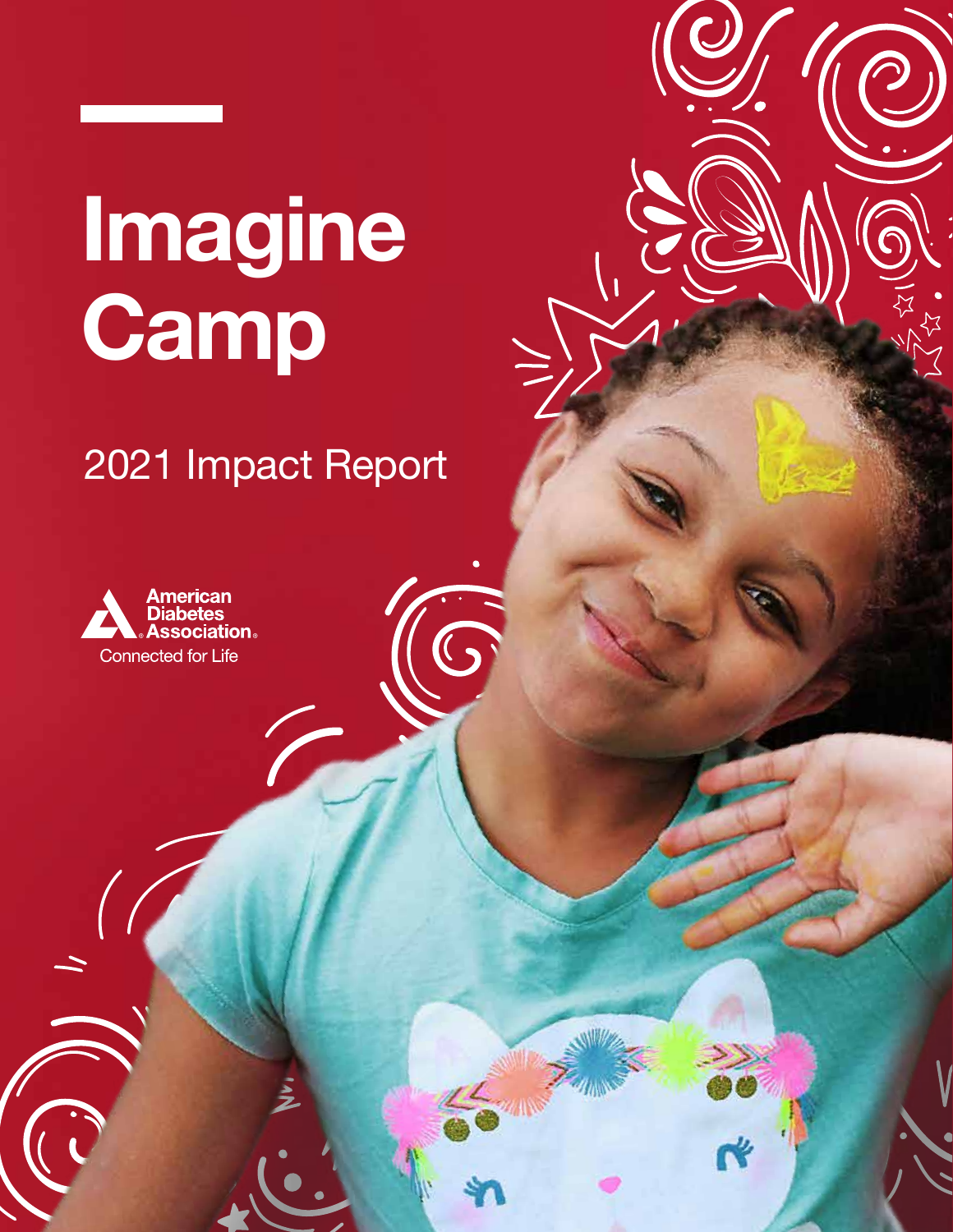## **Camp Overview**

### **American Diabetes Association Camp**

More than 20,000 children are diagnosed with type 1 diabetes every year, a life-changing disease that requires 24/7 monitoring for the rest of their lives. Children with diabetes and their families walk a tightrope to keep blood glucose levels not too low and not too high. To do this, they must inject insulin multiple times per day or use an insulin pump; monitor blood glucose throughout the day and night; manage symptoms like severe headaches and nausea; and seek emergency help for life-threatening complications.

The American Diabetes Association® (ADA) connects kids to adventure, education, mentors, fun and each other through summer camps and year-round programming. Now, more than ever, we are all in this together. ADA Imagine Camp is offered year-round to families and youth with diabetes across the United States and around the world. ADA Imagine Camp is designed to facilitate an at-home, virtual experience connecting kids and families.

### **Our Program Objectives**

- **Educate** children living with diabetes, their caregivers and healthcare professionals about diabetes management, tips and tools and living well with diabetes.
- **Engage** children and their families in activities and sessions.
- **Connect** children with one another, reduce feelings of isolation, increase social skills, improve confidence and independence in diabetes management and foster lifelong friendships.



**Weekly Sessions** Feature a host of online and offline activities, for ages 5-17



**Leadership Program**  Life and leadership skills in partnership with College Diabetes Network (CDN) for 15-17 years old



### **Weekly MedEd Series**

Licensed medical staff help our campers thrive with diabetes tips, tricks and info



**ADAxBT1 Collab** In-depth interviews with inspiring indivduals living with diabetes



#### **Activity Box & Journal**

Camp-in-a-box with activities, a journal, games and craft supplies



**Cabin Time "I am not alone"**

Small group zoom rooms led by trained volunteer counselors throughout the week

- Icebreakers
- § Nutrition games
- § Diabetes Discussions
- § Storytelling and lots of **dancing!**

#### **Social Media Platforms**

Informative Content, Share Memories,Challenges for Parents and Staff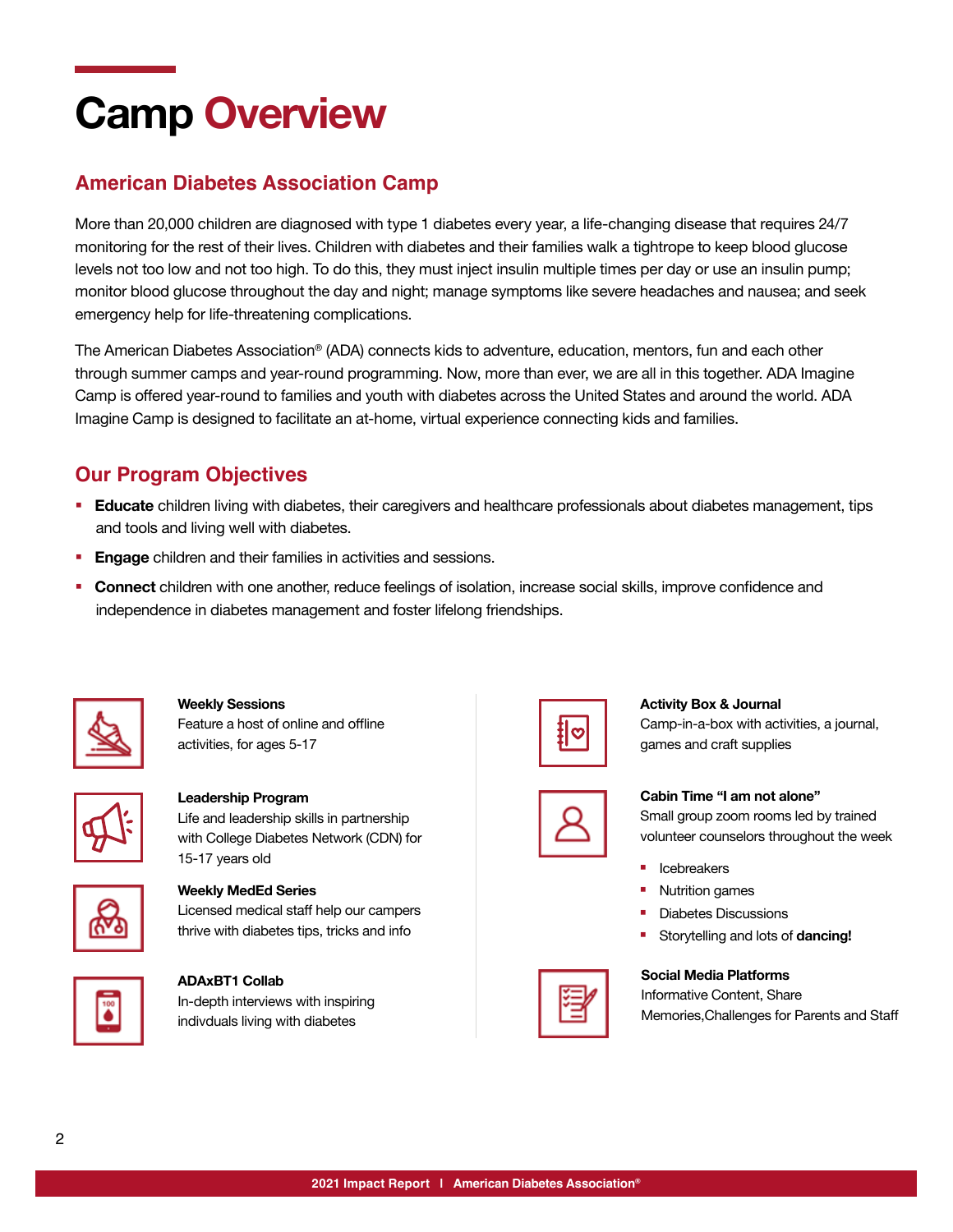

### **Camp by the Numbers:**



**1,714 Campers** 

Session 1: 505 Session 2: 673 Session 3: 818 Session 4: 738



100 Camp volunteers **Counselors** 



**\$0 Total** 

Cost per participant



**59%** First time connections New Campers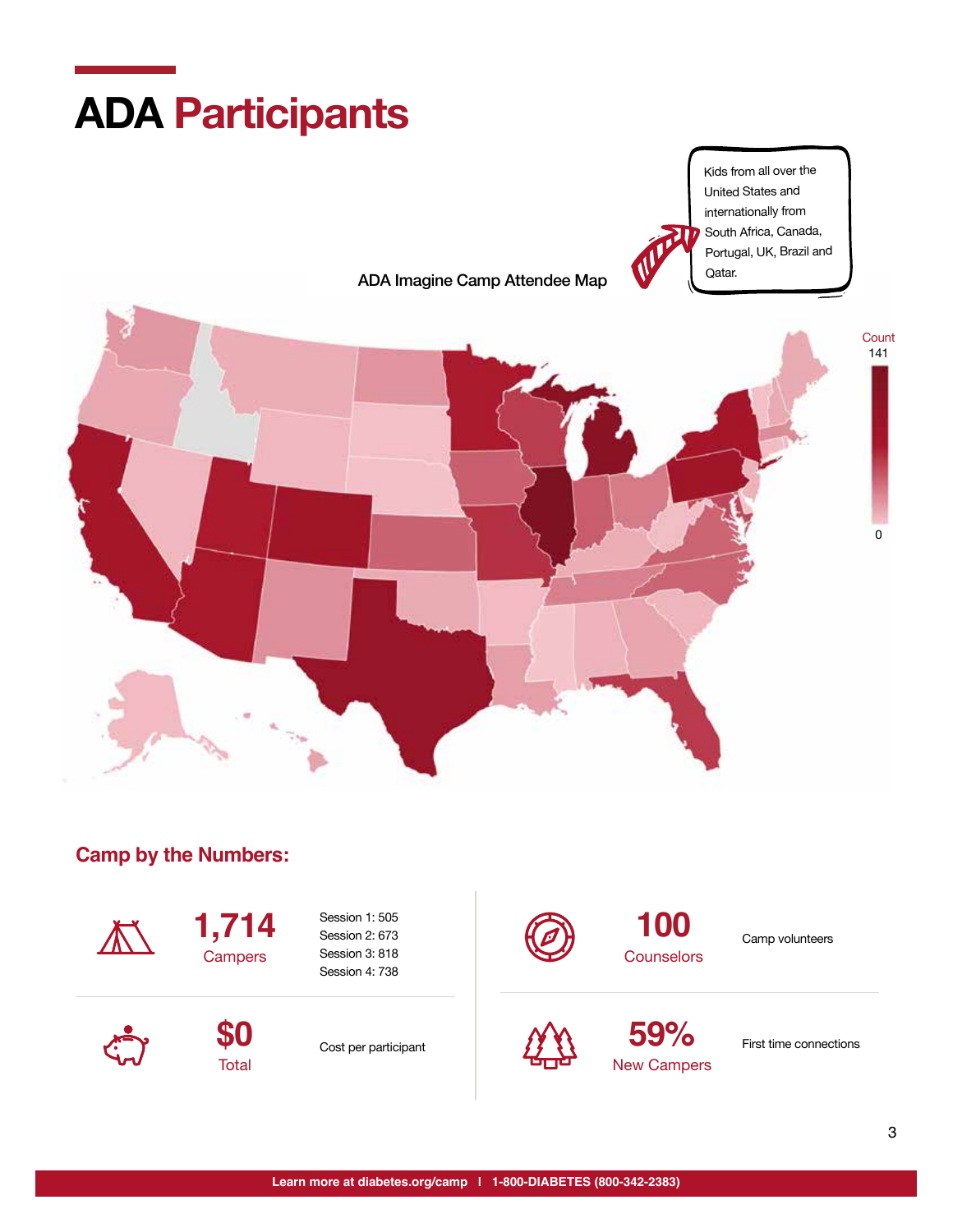### **Social Media**

Through the power of social media, ADA Imagine Camp was able to capture all the great things our campers did this summer! Parents, caregivers, kids and counselors alike will be able to re-live these great memories for years to come, all while creating a thriving diabetes community.

### **257K Reach | 17K Video Views | 3.3K Members | 720 Posts 2K Comments | 10K Reactions | 80 Zoom Meetings**



#### **FACEBOOK**

Our Facebook page became home to memories of crafts, activities and challenges– and provided essential diabetes information which campers used to learn how to independently manage their type 1 diabetes!



#### **INSTAGRAM**

Instagram became the hub to share fun content like challenges, photos and videos. Campers were encouraged to show off their best goofy face, activities they completed and their very own diabetes management expertise using **#ADAImagineCamp**.



#### **TIKTOK**

Campers used TikTok to engage with activities and programs. With the collaborative and interactive features TikTok offers, they were also engaging with their peers and counselors though this fun new platform.



#### **ZOOM**

Campers used Zoom to virtually meet with their peer each day during the session with a total of **80 zoom meetings** full of fun, education and connection.





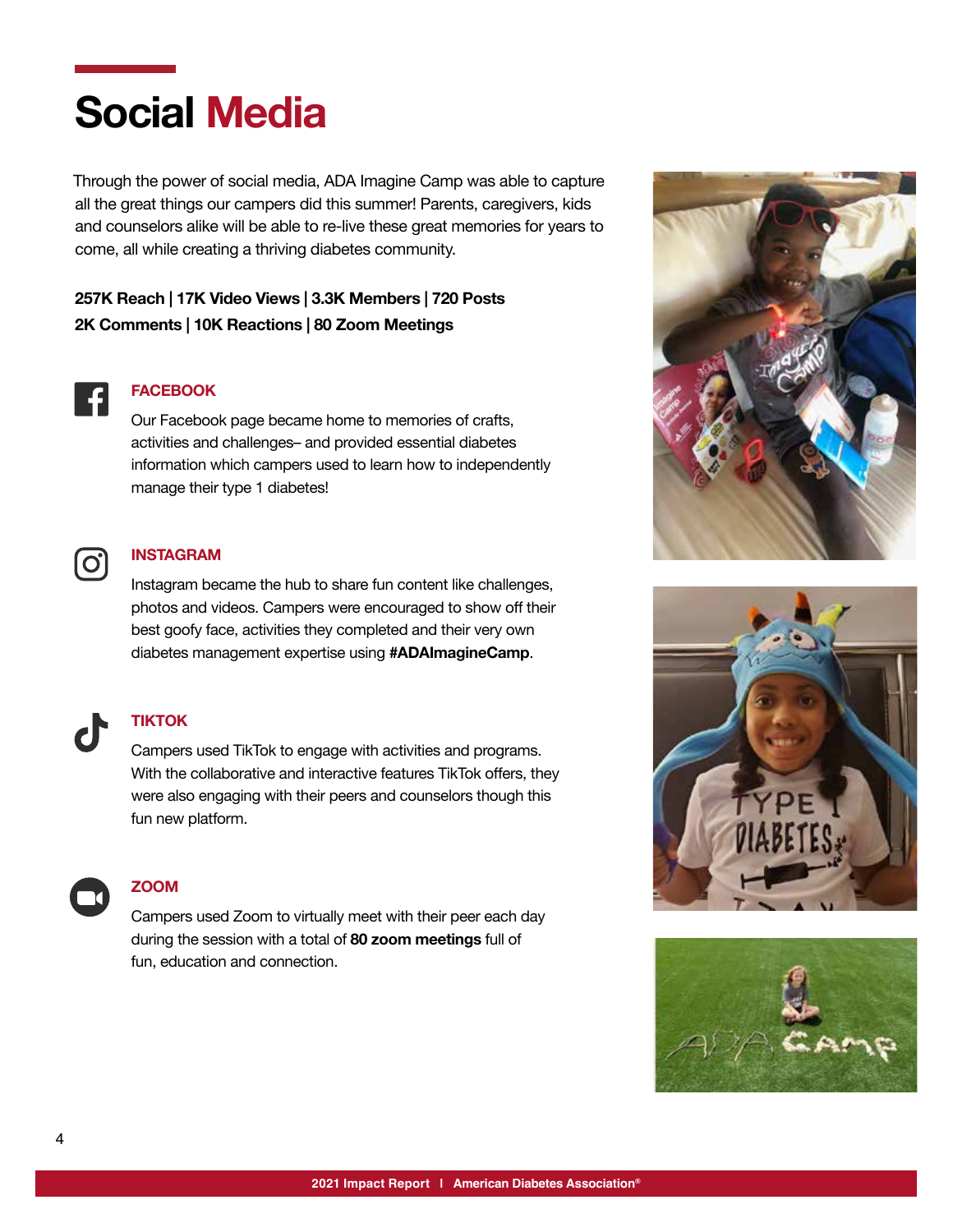## **ADA Partnerships**

ADA Imagine Camp would not have been possible without the dedication and enthusiasm of our partner organizations and volunteers—it was a team effort, and together we were able to do amazing things.





on your own but not alone"



### **ADA x BT1 Collab**

United again and twice as powerful! This year, we launched the ADA x BT1 Collab with a shared vision that both organizations are more impactful by working together.

For ADA Imagine Camp, we jointly produced an eight-part video series, Imagine Spotlights, hosted by Rob Howe of Diabetics Doing Things. We featured interviews with Miss Colorado 2019, Sam & Korey, the diabetes alert dog, Kendall Simmons, former NFL play and Superbowl Champion among other incredible people thriving with diabetes. Even Nick Jonas, BT1 co-founder, multi-platinum selling recording artist, talented actor, and philanthropist shared his appreciation for Imagine Camp. The series aired live every Thursday on Facebook receiving over 70,000 impressions and counting. To view the full series, check it out at [diabetes.org/community/](http://diabetes.org/community/imagine-spotlights) [imagine-spotlights.](http://diabetes.org/community/imagine-spotlights)

In addition, BT1 helped amplify Imagine Camp registrations on their social platform, reaching over 1 million followers, and provided special items for our Imagine Camp Activity Box. We are excited to continue our work together throughout the year.

### **Training the next generation of leaders with the College Diabetes Network.**

In collaboration with the College Diabetes Network (CDN), we provided resources and chapter training materials that aligned with weekly leadership topics for our 15–17-year-old participants. CDN chapter members joined us, becoming ADA Imagine Camp counselors and helping us engage young leaders throughout our community. Through our partnership, we also helped our college-bound participants connect with their local CDN chapter, shaping the future of community leadership.

### **Our dedicated medical staff and counselors continue to shine!**

ADA Imagine Camp was supported by our medical staff and counselors who volunteered their time throughout the summer. Counselors led daily cabin meetings through Zoom, conducted activities, and led the challenges.

Our medical staff led our diabetes discussions and campers were able to ask them questions about everything from how they download their data to taking sick days—you name it, we covered it!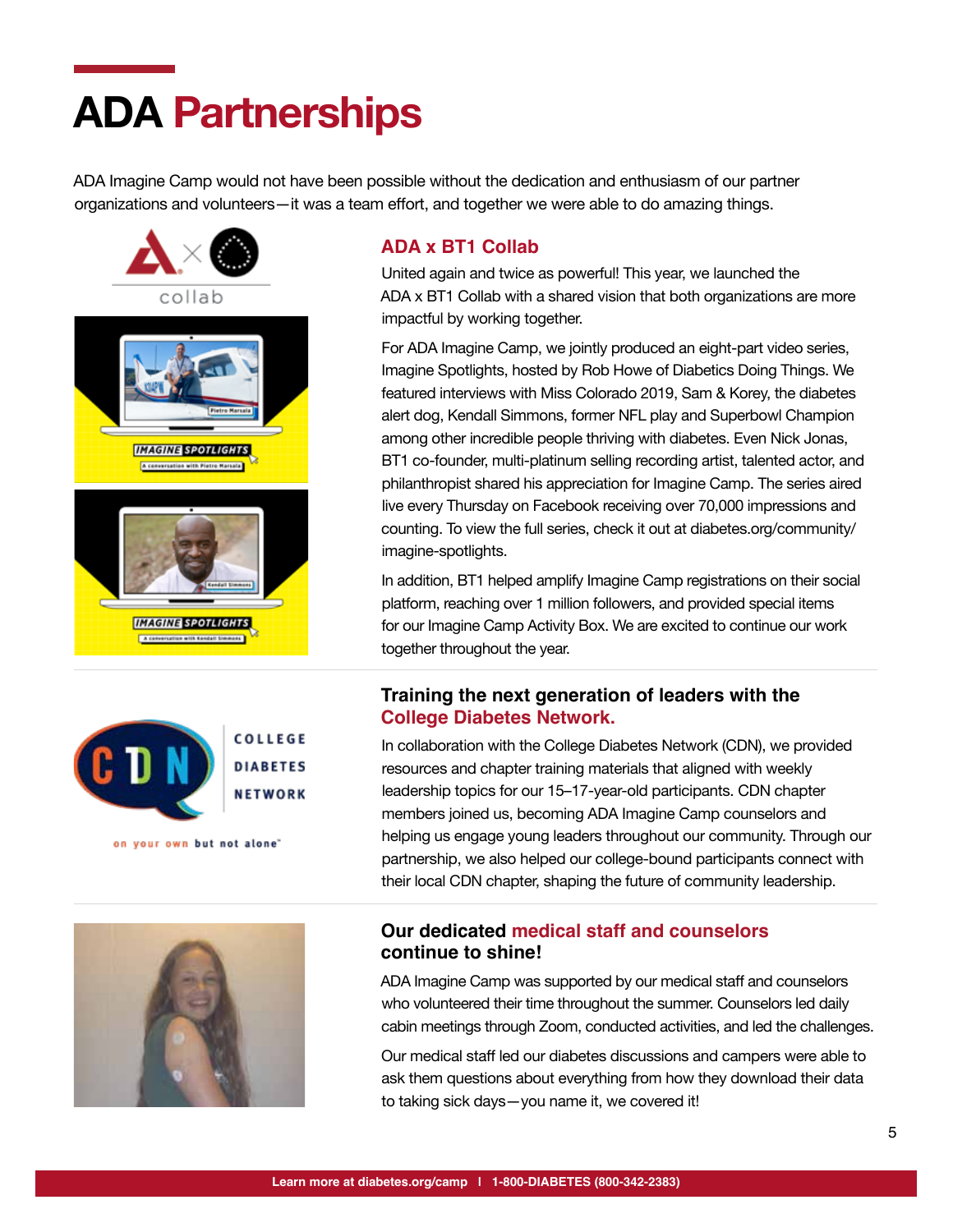### **Camp Outcomes**

### **CAMPER DEMOGRAPHICS**

Camper demographics include:

- § **1,714** campers
- § **59%** first time campers
- § **58%** female campers
- § **42%** male campers
- § **73%** Caucasian
- § **8%** African American
- § **7%** Latino/Hispanic
- § **2%** Asian
- § **12%** Other

### **DIABETES MANAGEMENT SKILLS**

After camp, **93% of campers** assessed were able to perform at least one diabetes management skill independently.

- § Rotate injection sites: **5% increase**
- Draw up insulin without assistance: **5% increase**
- Recognize own low blood glucose levels: **5% increase**
- § When to check blood glucose: **8% increase**
- **•** Figuring out the correct insulin dose: **6% increase**
- § Counting carbohydrates: **7% increase**

### **HOW LONG HAVE CAMPERS LIVED WITH DIABETES?**



### **KNOWLEDGE OF DIABETES**

**27% of campers** assessed increased their knowledge of overall proper diabetes management and there were improvements in knowledge across all areas assessed including when to check blood glucose, counting carbohydrates, and the effect of exercise on blood glucose.

#### **CONFIDENCE**

- **15% increased** their confidence to manage their diabetes
- § **31% increased** their confidence to interact with their peers

### **MENTAL HEALTH & WELL-BEING**

Feelings of anger about having diabetes decreased among **8% of campers** 

Feelings of loneliness with having diabetes decreased among **8% of campers**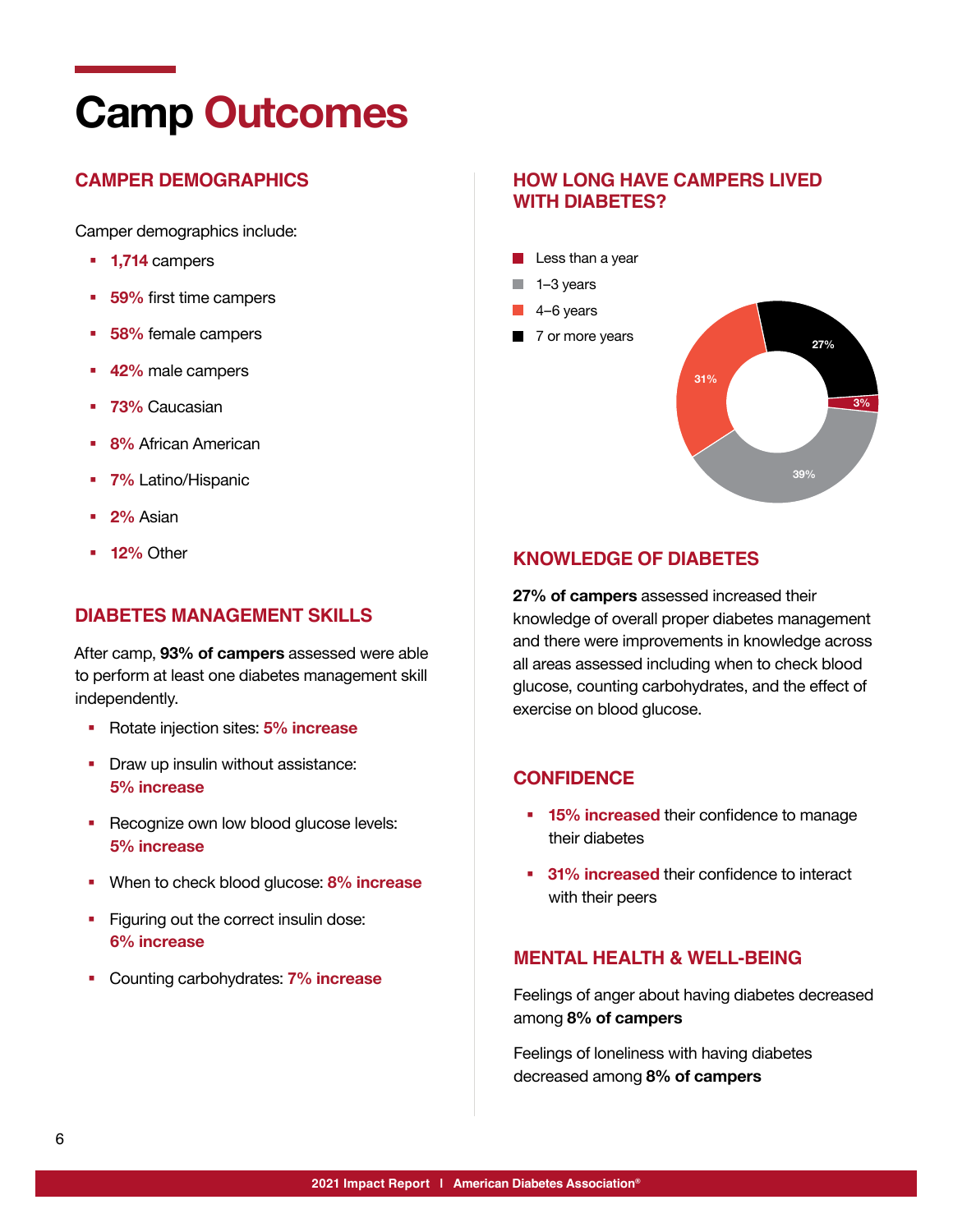### **Camp Memorable Moments**





"My daughter was so happy to meet other Type 1 Diabetics like her and share her own frustrations. She was happy to hear that other kids had the same frustrations as her and she was able to talk about it with them."

"ADA Imagine Camp has a huge impact on those who are diagnosed with diabetes, they provide people with safe places and makes them feel like they are the same as everyone else. The camps are amazing for all ages and provide them with great things."









"My daughter, age 9, has only been diagnosed 8 months. It was fabulous for her to see she is not alone. She was able to hear her peers going through similar challenges. She was so excited about her week that she begged me to sign her up for another week! Thanks for making this opportunity for her to gain more confidence and know she will never be alone!"





7

"We live in a rural area and it was a great experience for my son to connect with other kids his age with diabetes. The counselors were positive and worked great with the kids."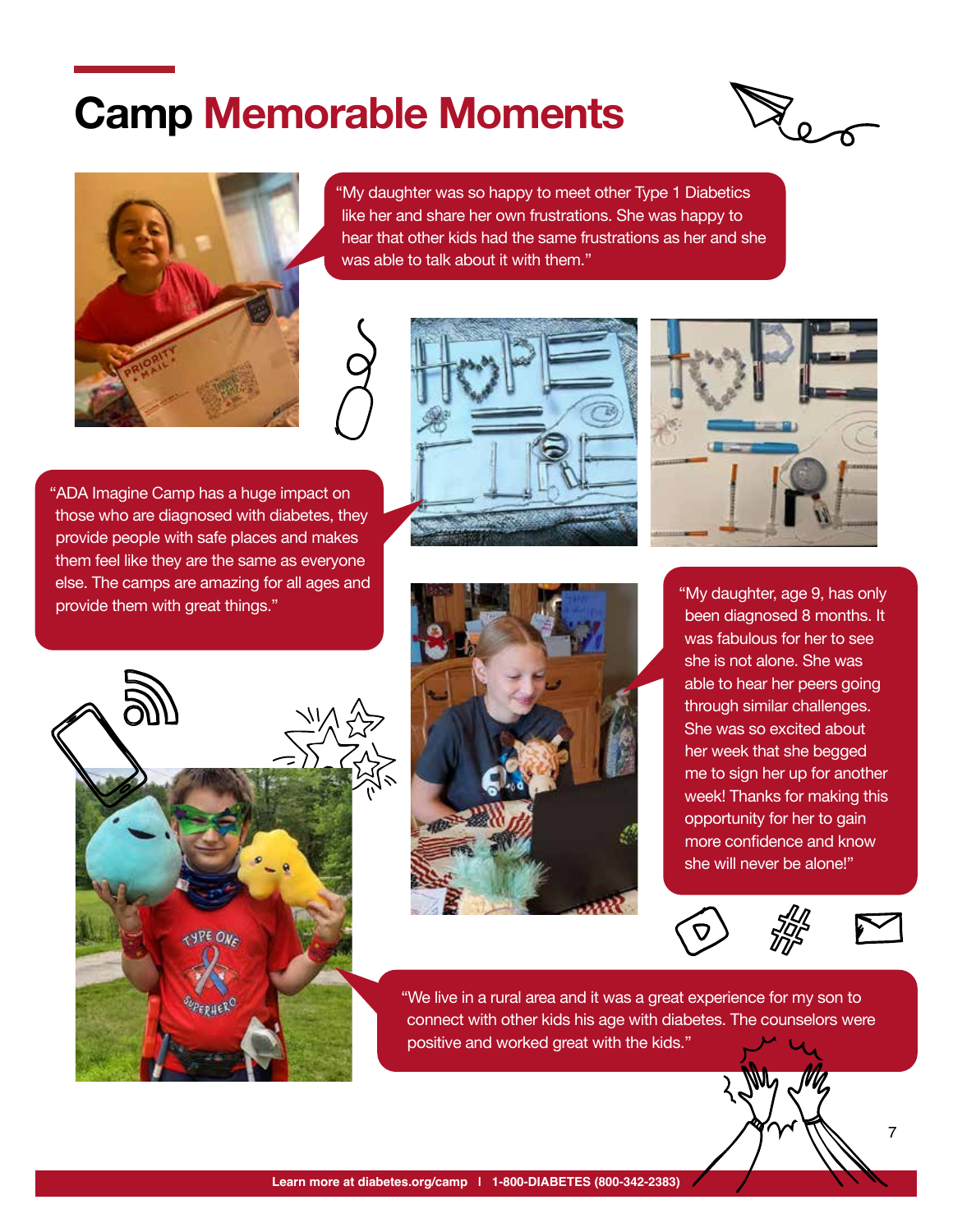### **Camp Testimonials**

### **FAMILY TESTIMONIALS**

"ADA Imagine Camp was my son's first experience interacting with other type 1 diabetic children. We were so grateful for this opportunity and highly recommend it to any other family considering camp in the future."

"My daughter was so happy to meet other kids with type 1 diabetes. She was very excited to participate in the virtual cabin meetings."

"My son really enjoyed the virtual camp this summer. It was a wonderful experience for him to meet peers with T1D."

"We live in a VERY small town. My son does not know any other children with type 1 diabetes. It's amazing, wonderful, heartwarming that he is able to meet other children his age that also are going through the same circumstances or experiences he is."



☆

⊰≿

☆









 $\mathcal{L}$   $\Phi$ 

| ☆ |   | Z |
|---|---|---|
|   |   |   |
|   |   |   |
|   | ☆ |   |

☆

☆

☆

☆

☆

☆

☆